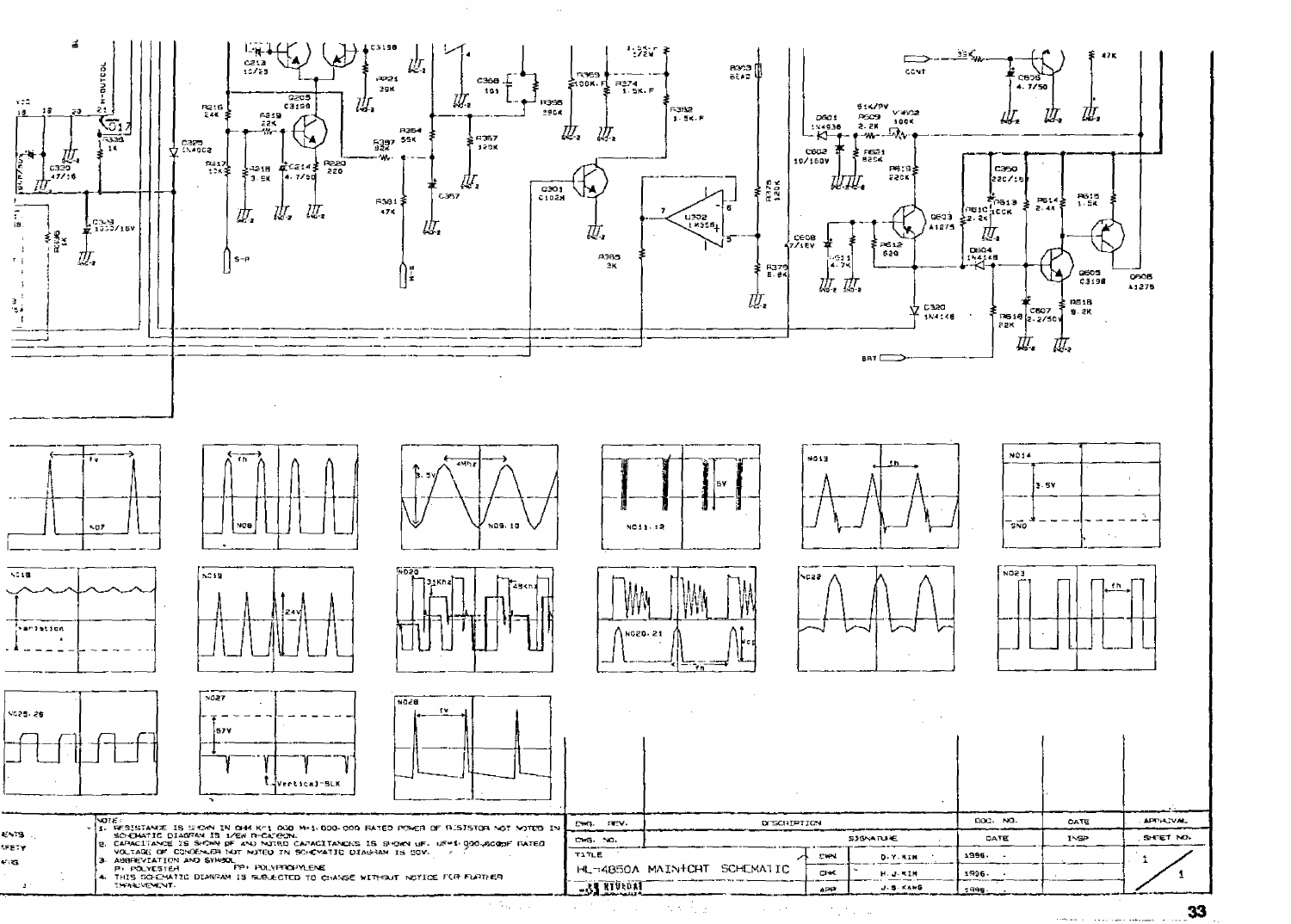

| 5013 | <b>INCIA</b> |  |
|------|--------------|--|
|      |              |  |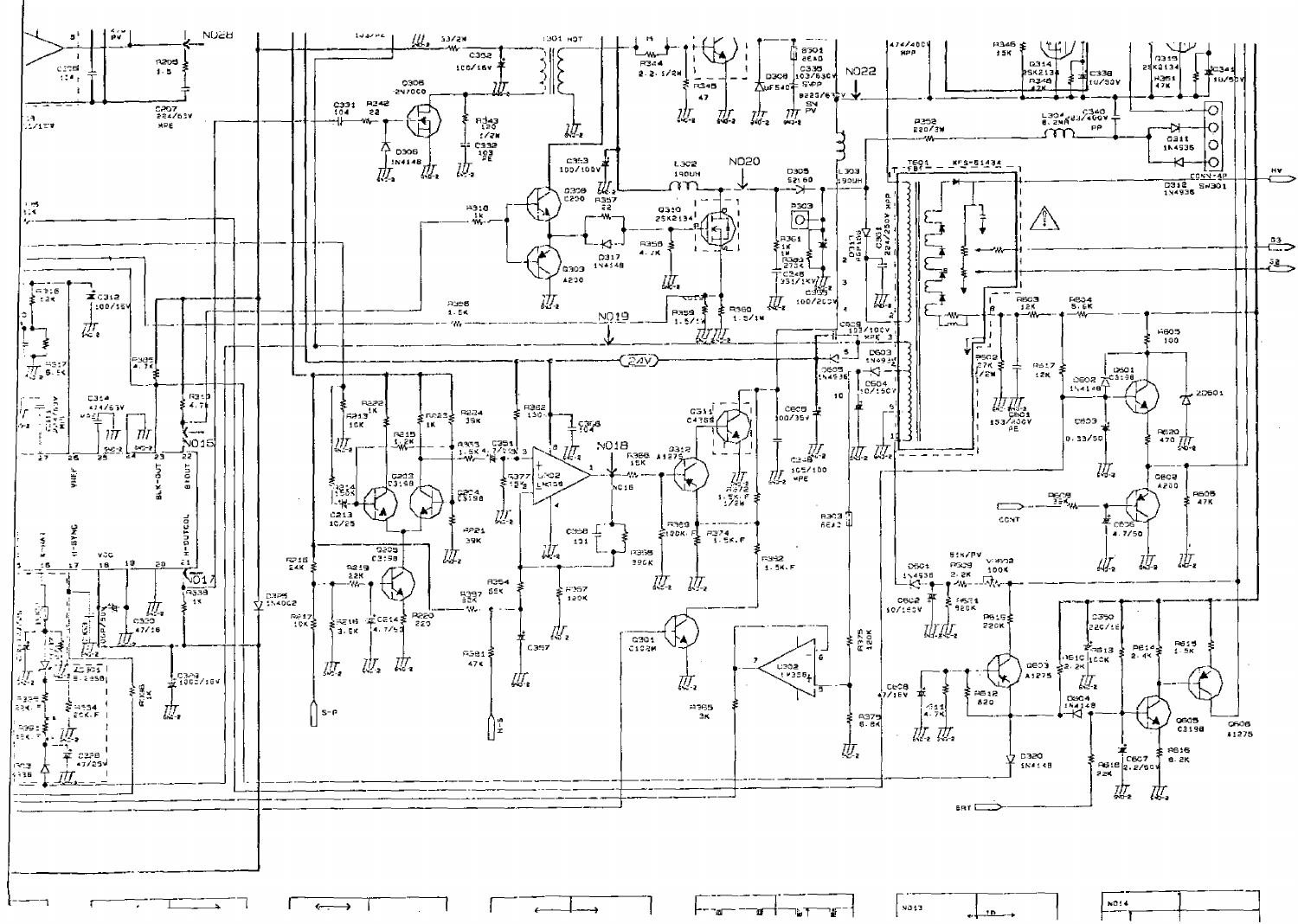

- 
- 

 $\Delta$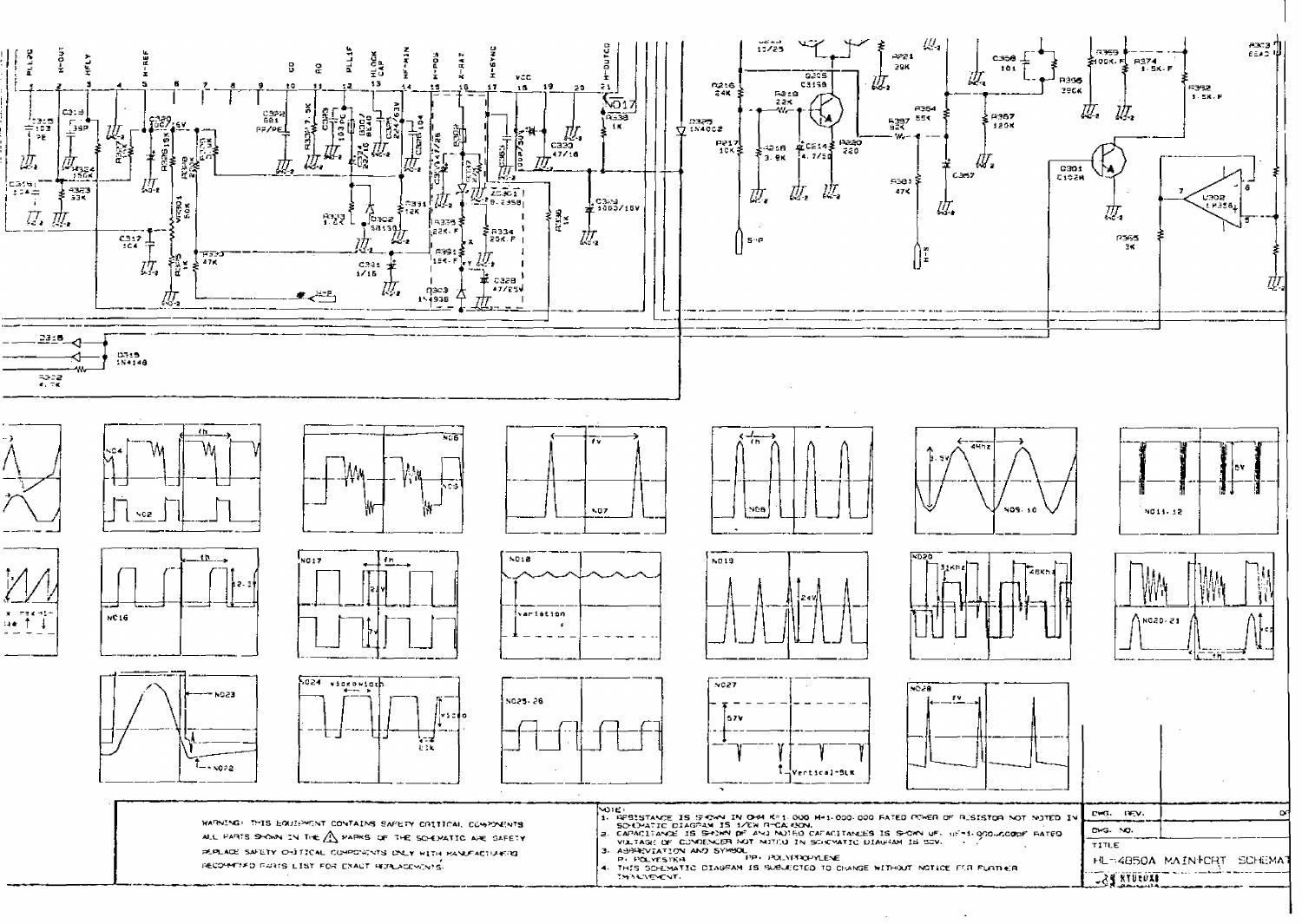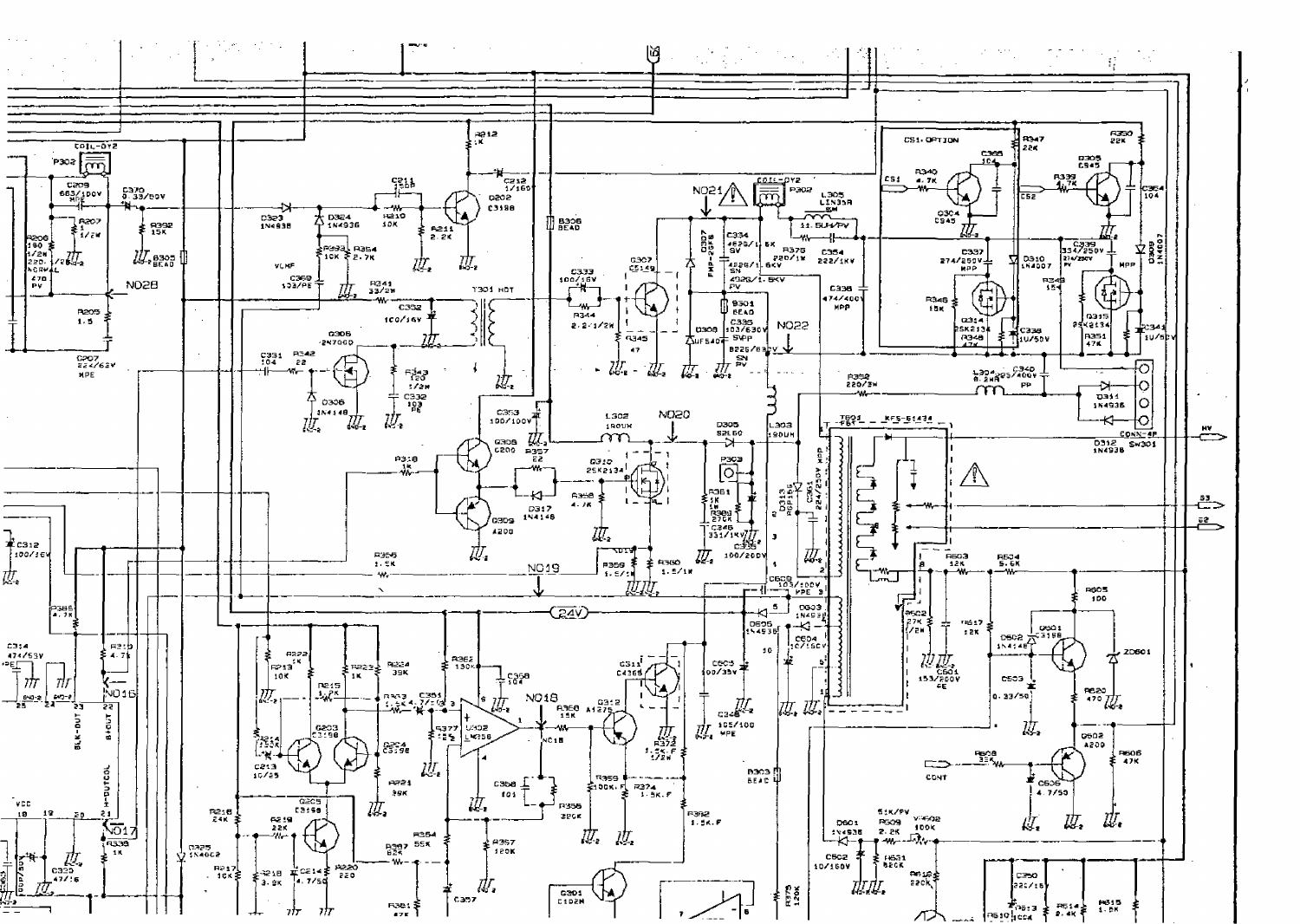## *SCHEMATIC DIAGRAM*

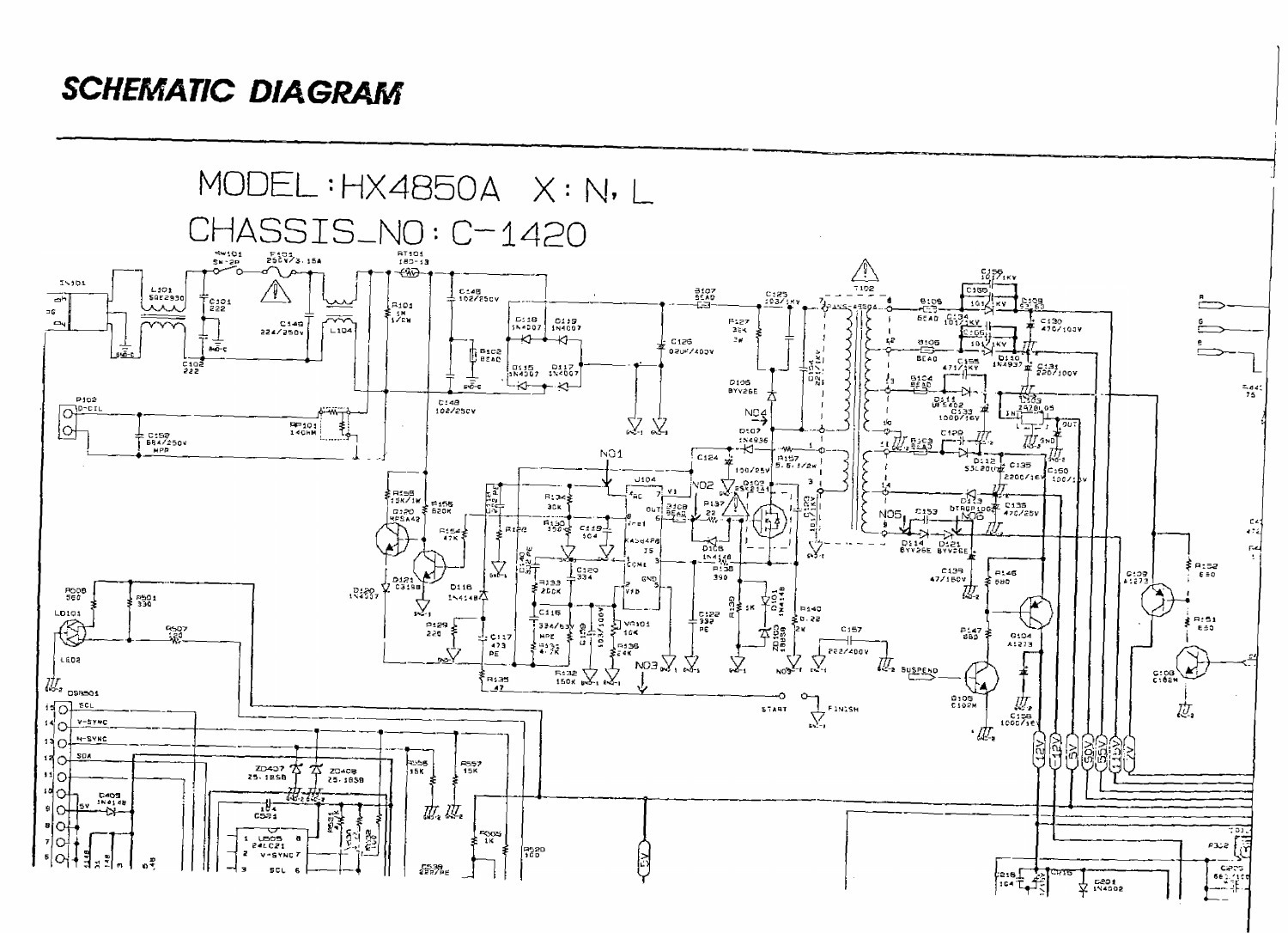